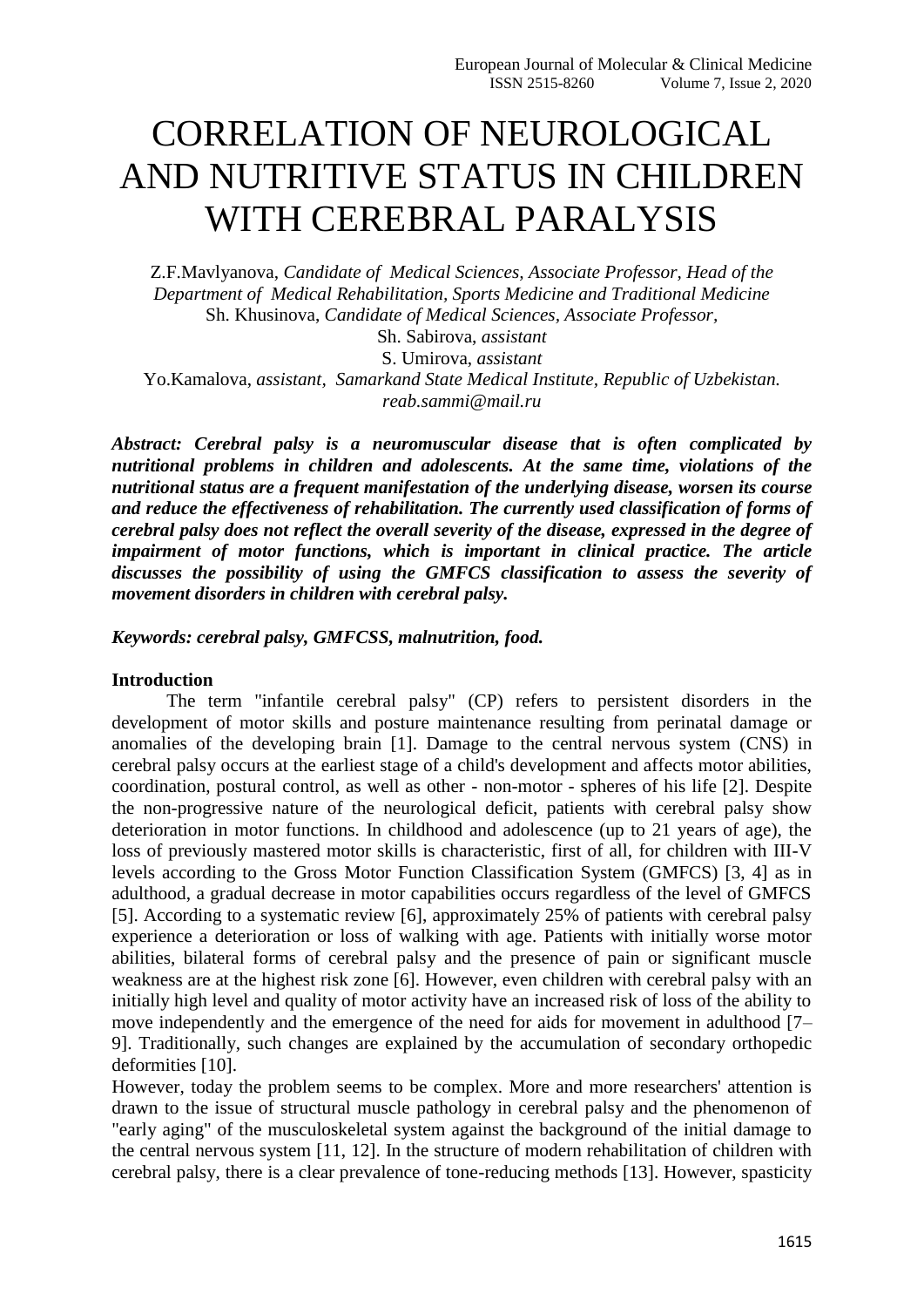is recorded only in 75–80% of cases, while muscle weakness (paresis) is present to varying degrees in all patients with cerebral palsy [11, 14]. There are more and more arguments in favor of the fact that it is the degree of muscle weakness, and not spasticity, that determines motor deficit and disability in patients with cerebral palsy in the long term [15, 16]. With the provision of adequate medical care, the life expectancy of most patients with cerebral palsy with mild and moderate motor impairments (GMFCS  $I - III$ ) is now approaching the general population [7]. The ability for independent movement and self-service is one of the key factors that determine the quality of life and social adaptation in adults with cerebral palsy [8]. Understanding the pathogenesis of muscle weakness and progressive deterioration of motor function in cerebral palsy is necessary to correct existing approaches in the rehabilitation of pediatric patients and to maximize their activity and self-care in adulthood.

A relatively new area of research in cerebral palsy for neurologists is the problem of chronic pain (and the means for its pharmacological correction), as well as sleep disturbance in this group of diseases [7, 10]. There are many types of rehabilitation, denoted by the terms "physical rehabilitation", "habilitation", "motor rehabilitation", "neurophysiological rehabilitation", "complex rehabilitation", etc. [1,3,9,10]. Among the methods of rehabilitation are Vojta therapy (reflex locomotion method), Bobat therapy (neurodevelopmental), system 48 of intensive neurophysiological rehabilitation according to V.I. Kozyavkin, conductive pedagogy by Pete and others [2,3]. In a systematic review, Ryan J.M. et al. (2017) consider the methods of physiotherapy exercises in the rehabilitation of patients with cerebral palsy, and Reedman S. et al. (2017) evaluate the effectiveness of methods to increase physical activity in children with cerebral palsy [8,9]. Martín-Valero R. et al. (2018) in their "observational review" describe the beneficial effects of hippotherapy on children with cerebral palsy [2]. When analyzing foreign publications in recent years, there is a clear awakening of interest in "therapeutic suits" and artificial walking technologies for cerebral palsy. The works of Almeida K.M. are devoted to this problem. et al. (2017), Booth A.T.C. et al. (2018), Carvalho I. et al. (2017), Rose J. et al. (2017), Wang Q. et al. (2017), as well as Zanudin A. et al. (2017) [8, 10, 11]. It should be noted that these aspects of rehabilitation in cerebral palsy have been intensively studied by domestic neurologists and rehabilitologists more than 30 years ago. The work of N.V. Novikova is devoted to the peculiarities of physical rehabilitation in cerebral palsy. and Fedoskina E.M. (2018) [5]. In this regard, Yanovskaya N.V. et al. (2017) pay special attention to the peculiarities of rehabilitation of children of the first year of life with delayed static-motor and psycho-speech development of various etiologies [8]. Legkaya E.F. et al. (2016) call for the maximum use of information technologies in the complex rehabilitation of patients with cerebral palsy, and Vechkaeva O.V. (2017) indicates the need for quality management in the rehabilitation process for this pathology [7, 8].

Sherman V. et al. (2018) describe difficulties with swallowing and eating in children with cerebral palsy [10]. It is well known that problems associated with the intake and assimilation of food and the metabolism of nutrients can be accompanied by impaired nutritional status (malnutrition, obesity) [6,14]. Nutritional disorders in children with cerebral palsy are reported by V.M. Studenikin. and A.A. Buksh (2016), Aydin K. et al. (2018), Scarpato E. et al. (2017) and also García Íñiguez J.A. et al. (2018) [6,8]. To assess the risks of nutritional disorders in the practice of epidemiological research, along with anthropometric methods, methods for assessing body composition are used [5, 8]. Body composition is a measure of water, fat and non-fatty solids (bone and muscle) — lean body weight. The body composition is influenced by the ratio of the amount of adipose and muscle tissue, changes in the volume of the total, extracellular and intracellular fluid [5, 6].

Various methods are used to assess body composition (caliperometry, bioelectrical bioimpedance analysis, plethysmography, ultrasound of the subcutaneous fat and muscle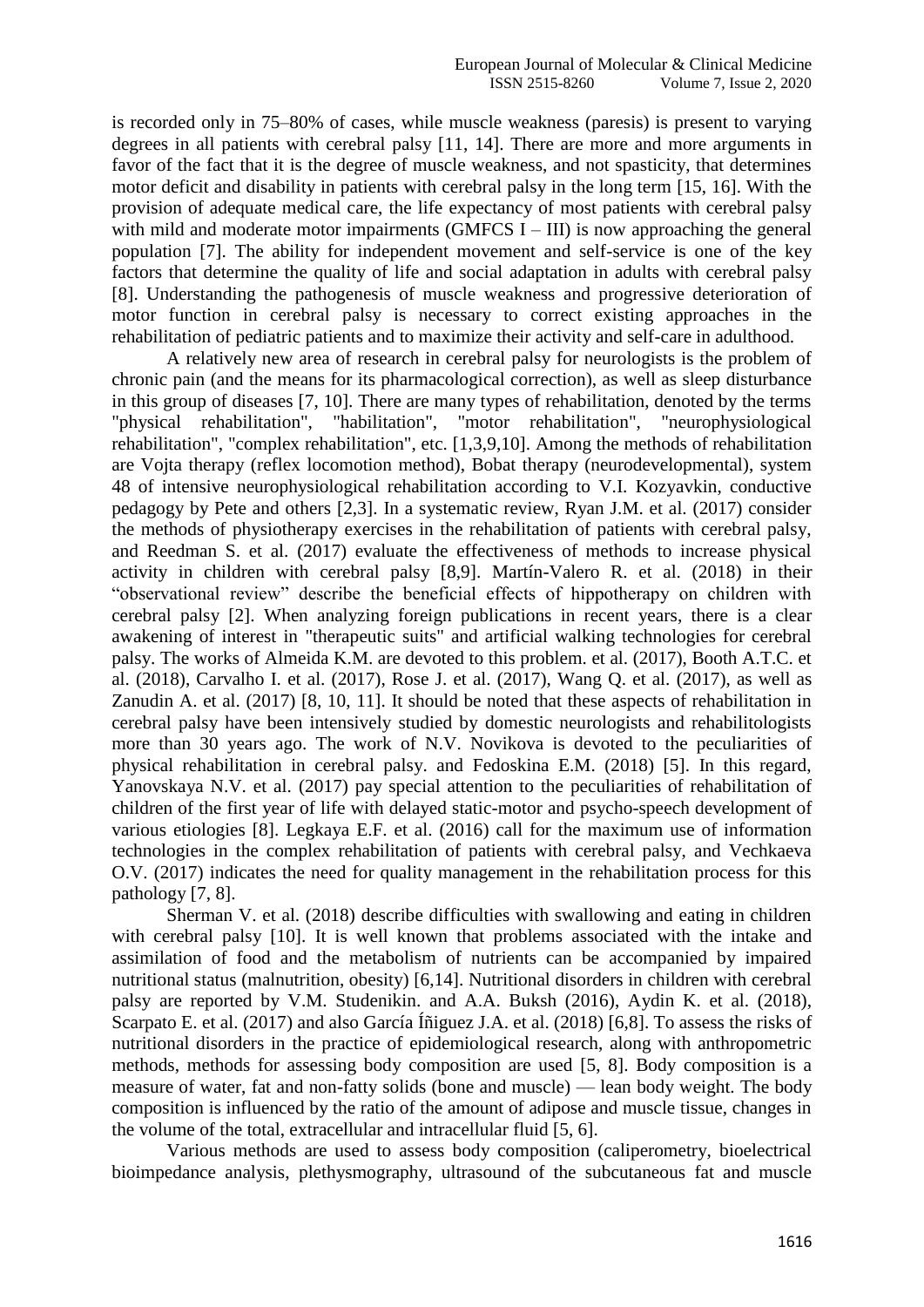tissue, CT, MRI, X-ray absorptiometry, etc.). Thus, bioimpedance analysis of body composition allows, on the basis of the measured values of electrical resistance (impedance) of the human body and anthropometric data, to assess the state of protein, fat and water metabolism, the intensity of metabolic processes, to assess the reserve capabilities of the body and the risks of diseases. This method has become widespread in the world and has found application in large-scale epidemiological studies of the health of the population in Brazil (the Pelotas Birth Cohort Study), Great Britain (CHASE), countries of the WHO European Region and the European Union (MONICA, NUGENOB), China (KSCDC), USA ( Framingham Heart Study, NHANES), South Korea (KNHANES), Japan (the Hisayama Study) and other countries of the world.

Fundamental research on mathematical modeling of bioimpedance measurements using high-resolution three-dimensional geometric models of the human body made it possible to visualize the measurement sensitivity areas and confirmed the importance of the method for assessing changes in body composition and fluid balance [5,9,10]. According to the ESPGHNG recommendations, it is this method of functional diagnostics that makes it possible to determine the absolute and relative values of the parameters of individual components of body composition and metabolic correlates and to objectively assess the patient's nutritional status [8].

**Purpose of the study** to study the prevalence of movement disorders in children with cerebral palsy based on the classification of motor functions (GMFCSS) and their impact on the development of nutritional deficiency.

**Materials and methods.** The study involved 53 girls (53%) and 47 boys (47%) aged 1.3–17 years with an established diagnosis of cerebral palsy (mean age  $6.4 \pm 4.1$ ). Somatometry was performed according to the standard technique and included the determination of body weight using a floor scale (with an accuracy of 10 g), determination of height in the supine position (with an accuracy of 0.5 cm) on a special height rod. For children with pronounced limb deformities and contractures, body length was determined segmentally using a flexible measuring tape.

To assess the severity of movement disorders in patients with cerebral palsy, the Gross Motor Function Classification System (GMFCSS) was used, developed in 1997 by the staff of the Canadian University (McMaster University). This classification is used to assess the level of motor impairment in children with cerebral palsy [3,4], taking into account their functionality, the need for assistive devices and mobility. Define five levels in five age groups. Particular attention in the classification is paid to determining the level that is most suitable for skills and characterizes the limitations of the child's motor functions. The emphasis is based on the child's daily activities at home, at school, in public places.

The form of cerebral palsy was established according to the results of neurological using the working classification (K.A. Semenova, 1978): spastic diplegia (SD) - 52%, hemiparetic form (HPF) - 23%, double hemiplegia (DH) - 10%, hyperkinetic form (HF) - 8%, atonic-astatic form (AAF) - 7%.

Assessment of the form and severity of protein-energy malnutrition was carried out using the international classification of malnutrition Waterlow J.C. When assessing physical development, regional regressive tables of the city of Samarkand were used [5].

To assess the difficulties that children with cerebral palsy may experience while eating, a questionnaire survey of the parents of the patients was carried out. They were asked to assess the child's motor abilities and the level of his self-care skills: the ability to eat independently or the need for outside help, the presence of regurgitation and vomiting during the meal, signs of dysphagia.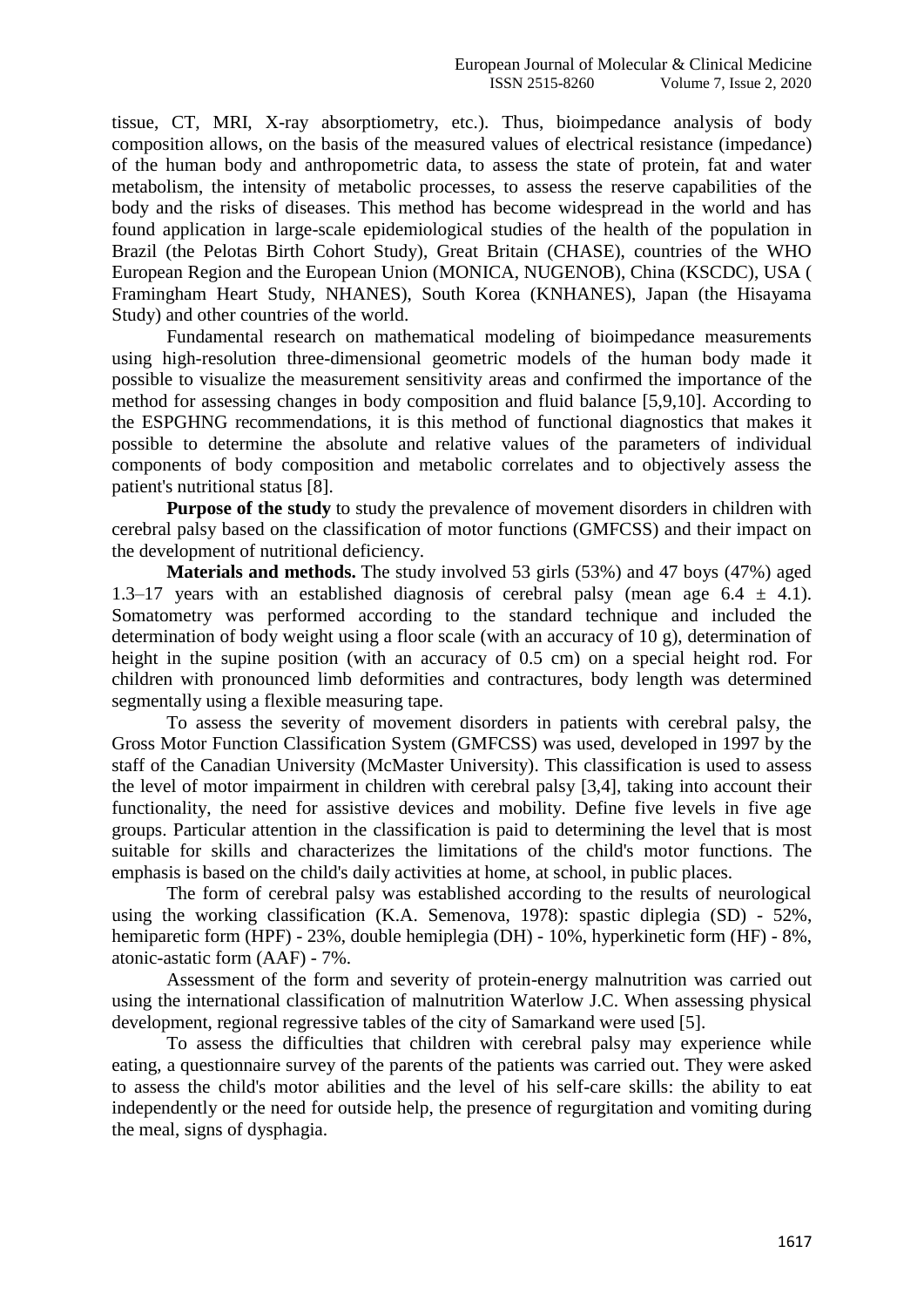Mathematical processing of the obtained data was carried out using the Statistica 10 package, using standard descriptive techniques, correlation analysis, and Pearson's chisquare.

**Research results.** According to the results of assessing the motor abilities in children with cerebral palsy, level I was registered in 22%, level II - 31%, level III - 24%, level IV - 10%, level V - 13%. Depending on the form of infantile cerebral palsy, patients had different levels of motor abilities (Diagram 1). In more severe forms of cerebral palsy, such as double hemiplegia (DH), level V according to the classification of motor capabilities is up to 90%, which corresponds to pronounced impairments of motor functions. In the hemiparetic form (HPF), levels I and II prevail - 39% each. Clinically, this is manifested by minor movement limitations that do not require additional means of movement (wheelchairs, walkers) and assistance from an adult. The atonic-astatic form (AAF), according to the data obtained, is the most favorable form of cerebral palsy, in which the severity of motor disorders is less pronounced. In these children, the levels of motor functions vary from  $I - 14\%$  to IV -  $14\%$ . with a predominance of level II - 43%. It is with this form that the V level according to GMFCSS is not registered. This level is characterized by the most severe impairment of motor functions, there are very pronounced restrictions on independent movements and almost always the impossibility of self-service.



Diagram 1. Frequency of occurrence of certain forms of cerebral palsy at different levels of motor function impairment on the GMFCSS scale

A relationship was found between the severity of cerebral palsy and the severity of movement disorders according to the GMFCSS classification. Most children with moderate severity of the disease belong to the I-III level, while those with severe severity to the IV-V level. It was reliably confirmed that there is a correlation between the variables of average strength (-0.576 at  $p \le 0.05$ ), negative direction. Children who were rated III level by GMFCS had moderate and severe infantile cerebral palsy.

In a comparative assessment of the levels of motor activity and the incidence of protein-energy deficiency (Table 1), it was noted that with an increase in the severity of movement disorders, the number of children with protein-energy deficiency increases. With a mild degree of movement disorders (corresponding to level I according to GMFCS), protein-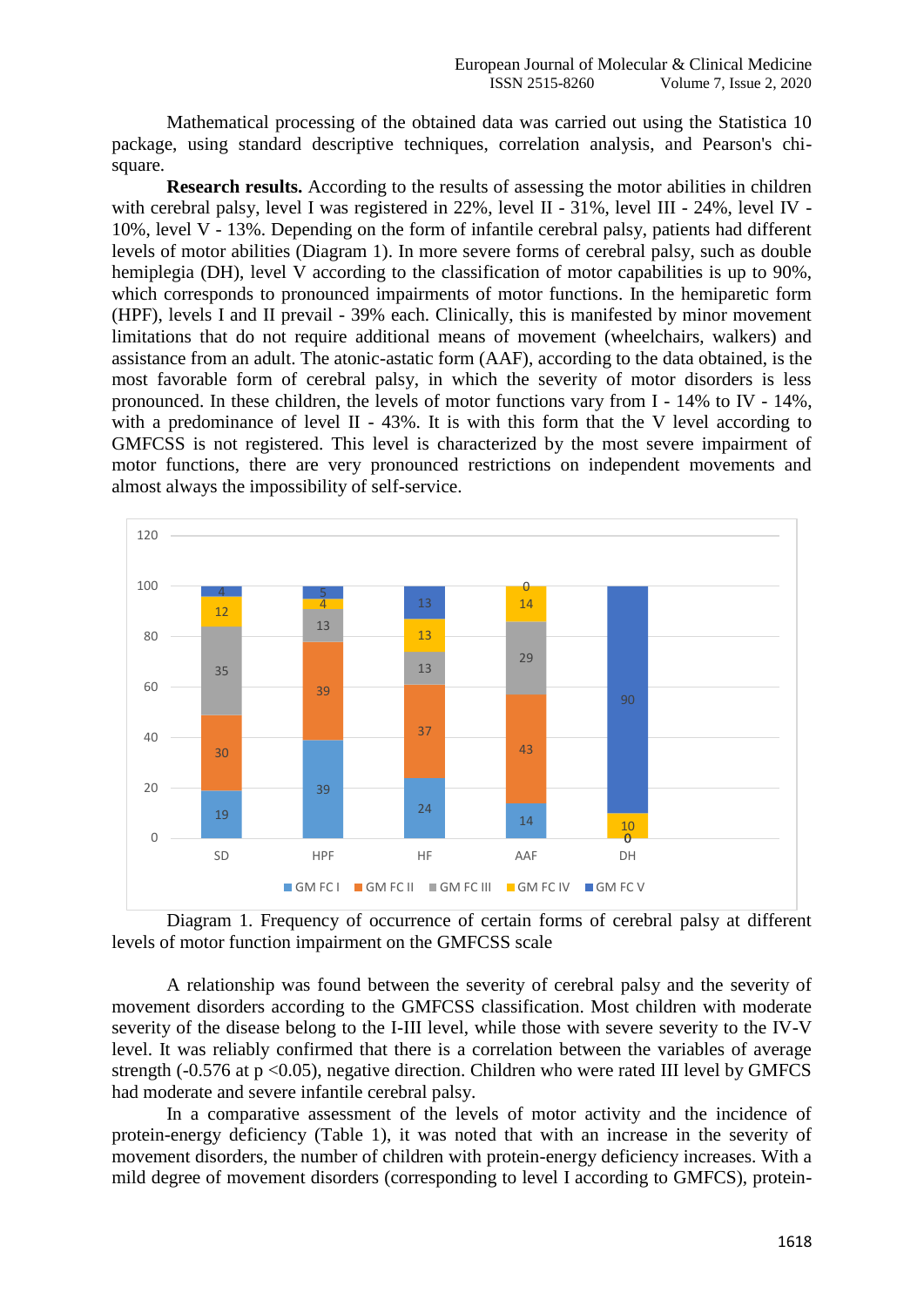energy malnutrition is recorded in 50% of cases. In the group of children with severe movement disorders (GMFCS level V), protein-energy deficiency was detected in 100% of cases. Thus, the risk of developing malnutrition in children belonging to level V is two times higher than at level I (the reliability of Pearson Chi-square differences is statistically confirmed: 9.48,  $p = 0.002078$ ).

| <b>GMFCSS</b> | Presence of protein-energy insufficiency |     |                          |               |  |
|---------------|------------------------------------------|-----|--------------------------|---------------|--|
|               | There is<br>$(n = 63)$                   |     | <b>Not</b><br>$(n = 37)$ |               |  |
|               | $\%$                                     | abs | %                        | abs           |  |
| $1(n=22)$     | 50                                       | 11  | 50                       | 11            |  |
| $2(n=31)$     | 48                                       | 15  | 52                       | 16            |  |
| $3(n=24)$     | 63                                       | 15  | 38                       | 9             |  |
| $4(n=10)$     | 90                                       | 9   | 10                       | 1             |  |
| $5(n=13)$     | 100                                      | 13  | 0                        | $\mathcal{O}$ |  |

Table 1. The incidence of protein-energy malnutrition at different levels on the GMFCSS scale

Eating difficulties are more often experienced by children with more severe motor impairments. For example, children with the first level according to the GMFCS classification have feeding problems in 14% of cases (Table 2). At the most severe - level V, volitional control over voluntary movements is limited. Patients cannot control the position of the head and torso and resist the force of gravity; they need the help of adults with self-care, movement and feeding.

Table 2. Frequency of eating difficulties at different levels of motor skills impairment according to GMFCSS (based on questionnaire results)

| <b>GMFCSS</b> | The difficulties during the meal |     |                          |     |  |
|---------------|----------------------------------|-----|--------------------------|-----|--|
|               | There is<br>$(n = 63)$           |     | <b>Not</b><br>$(n = 37)$ |     |  |
|               | $\%$                             | abs | $\%$                     | abs |  |
| $1(n=22)$     | 86                               | 19  | 14                       | 3   |  |
| $2(n=31)$     | 77                               | 24  | 23                       | 7   |  |
| $3(n=24)$     | 63                               | 15  | 38                       | 9   |  |
| $4(n=10)$     | 60                               | 6   | 40                       |     |  |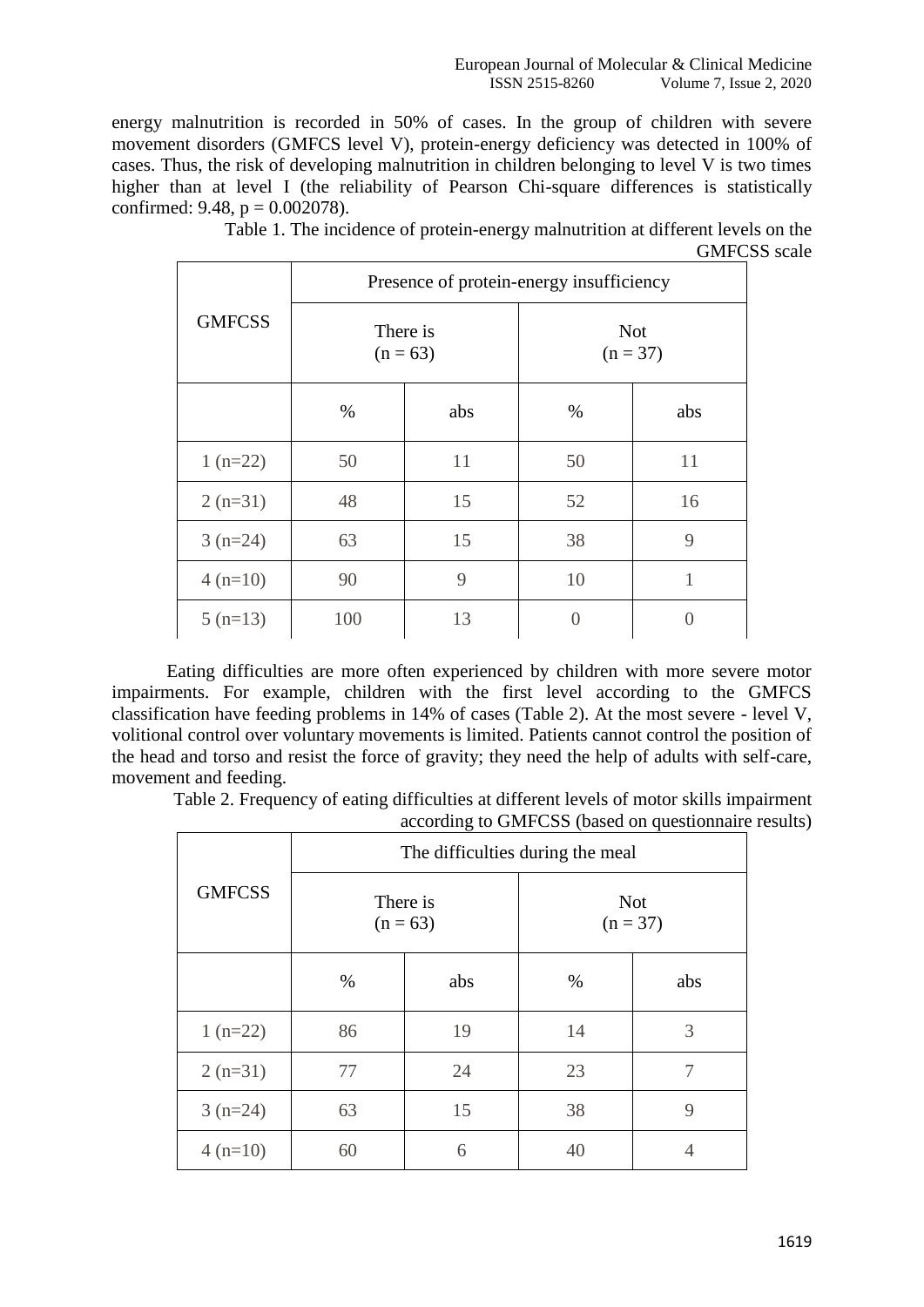| $5(n=13)$ |  | -- |
|-----------|--|----|
|           |  |    |

In this group, difficulties in feeding are noted in 92% of the examined children. Levels I-III babies are significantly less likely to experience feeding difficulties than levels IV-V. Statistically significant differences were found in the incidence of feeding difficulties in children with levels I and V of motor abilities (Pearson Chi-square: 20.65,  $p = 0.000006$ ).

**Conclusion.** As a result of the study, it was found that the frequency of proteinenergy malnutrition depends on the level on the GMFCSS scale. The risk of developing insufficiency at level V is two times higher than at level I. There is a dependence of the levels of motor capabilities on the form of cerebral palsy and its severity. Feeding difficulties for children with cerebral palsy are directly related to their motor abilities, such as independent movement and self-care. The GMFCS system of classification of large motor functions is an easy-to-use technique and can be used for a rough assessment of motor abilities in children with cerebral palsy.

## **References:**

- [1] Teresa M. O [Medical Management of Acute Facial](https://www.sciencedirect.com/science/article/pii/S0030666518301269) Paralysis [Otolaryngologic Clinics of](https://www.sciencedirect.com/science/journal/00306665)  [North AmericaD](https://www.sciencedirect.com/science/journal/00306665)ecember 2018, Volume 51, Issue 6, Pages 1051-1075
- [2] Yan-Ting Lu, Min-Yu Lan, Jia-Shou Liu, Wei-Hsi Chen An [unusual presentation of](https://www.sciencedirect.com/science/article/pii/S0967586810007459)  hypokalemic paralysis [with evolving pure motor hemiparesis](https://www.sciencedirect.com/science/article/pii/S0967586810007459) [Journal of Clinical](https://www.sciencedirect.com/science/journal/09675868)  [Neuroscience](https://www.sciencedirect.com/science/journal/09675868) May 2011, Volume 18, Issue 5, Pages 716-719
- [3] Munro, D. McKeen, J. Coolen [Maternal respiratory distress and successful reversal with](https://www.sciencedirect.com/science/article/pii/S0959289X18305296)  [sugammadex during intrauterine transfusion with fetal](https://www.sciencedirect.com/science/article/pii/S0959289X18305296) paralysis [International Journal of](https://www.sciencedirect.com/science/journal/0959289X)  [Obstetric Anesthesia](https://www.sciencedirect.com/science/journal/0959289X) August 2019, Volume 39, Pages 129-131
- [4] Mamoru Niikura, Shin-Ichi Inoue, Shoichirou Mineo, Yutaroh Yamada, Fumie Kobayashi Experimental cerebral [malaria is suppressed by disruption of nucleoside](https://www.sciencedirect.com/science/article/pii/S0006291X13002271)  [transporter 1 but not purine nucleoside phosphorylase](https://www.sciencedirect.com/science/article/pii/S0006291X13002271) [Biochemical and Biophysical](https://www.sciencedirect.com/science/journal/0006291X)  [Research Communications1](https://www.sciencedirect.com/science/journal/0006291X)5 March 2013, Volume 432, Issue 3, Pages 504-508
- [5] Mark D. Peterson, Paul Lin, Neil Kamdar, Elham Mahmoudi, Edward A. Hurvitz [Cardiometabolic Morbidity in Adults With](https://www.sciencedirect.com/science/article/pii/S0002934320305301) Cerebral Palsy and Spina Bifida [The](https://www.sciencedirect.com/science/journal/00029343)  [American Journal of Medicine](https://www.sciencedirect.com/science/journal/00029343) In press, corrected proofAvailable online 17, July 2020
- [6] Alicia Dixon-Ibarra, Gloria Krahn, Heidi Fredine, Anthony Cahill, Susan Jenkins [Adults](https://www.sciencedirect.com/science/article/pii/S1936657416300917)  aging ‗with' and ‗into' [paralysis: Epidemiological analyses of demography and health](https://www.sciencedirect.com/science/article/pii/S1936657416300917) [Disability and Health Journal](https://www.sciencedirect.com/science/journal/19366574) October 2016, Volume 9, Issue 4, Pages 575-583
- [7] Hardeep Singh Malhotra, Ravindra Kumar Garg [Dengue-associated](https://www.sciencedirect.com/science/article/pii/S0022510X14001609)  hypokalemic [paralysis: Causal or incidental?](https://www.sciencedirect.com/science/article/pii/S0022510X14001609) [Journal of the Neurological Sciences](https://www.sciencedirect.com/science/journal/0022510X) 15 May 2014, Volume 340, Issues 1–2,Pages 19-25
- [8] Rajendra Singh Jain, Pankaj Kumar Gupta, Rakesh Agrawal, Sunil Kumar, Kapil Khandelwal [An unusual case of dengue infection presenting with](https://www.sciencedirect.com/science/article/pii/S1386653215002838)  hypokalemic paralysis [with hypomagnesemia](https://www.sciencedirect.com/science/article/pii/S1386653215002838) [Journal of Clinical Virology](https://www.sciencedirect.com/science/journal/13866532) August 2015, Volume 69, Pages 197-199
- [9] Rosanna Vaschetto, Tiziana Cena, Pier Paolo Sainaghi, Grazia Meneghetti, Francesco Della Corte Cerebral [nervous system vasculitis in a Covid-19 patient with pneumonia](https://www.sciencedirect.com/science/article/pii/S0967586820313709) [Journal of Clinical Neuroscience](https://www.sciencedirect.com/science/journal/09675868) September 2020, Volume 79, Pages 71-73
- [10] Xiafei Liu, Chunling Bao, Guirong Dong [Using acupoint-to-acupoint penetrative](https://www.sciencedirect.com/science/article/pii/S0254627215300716)  needling to treat poststroke spastic [paralysis: a clinical progress review](https://www.sciencedirect.com/science/article/pii/S0254627215300716) [Journal of](https://www.sciencedirect.com/science/journal/02546272)  [Traditional Chinese Medicine1](https://www.sciencedirect.com/science/journal/02546272)5 October 2014, Volume 34, Issue 5,Pages 609-615
- [11] Yussef Ali Abdouni, Gabriel Faria Checoli, Valdênia das Graças Nascimento, Antonio Carlos da Costa, Patricia Maria de Moraes Barros Fucs